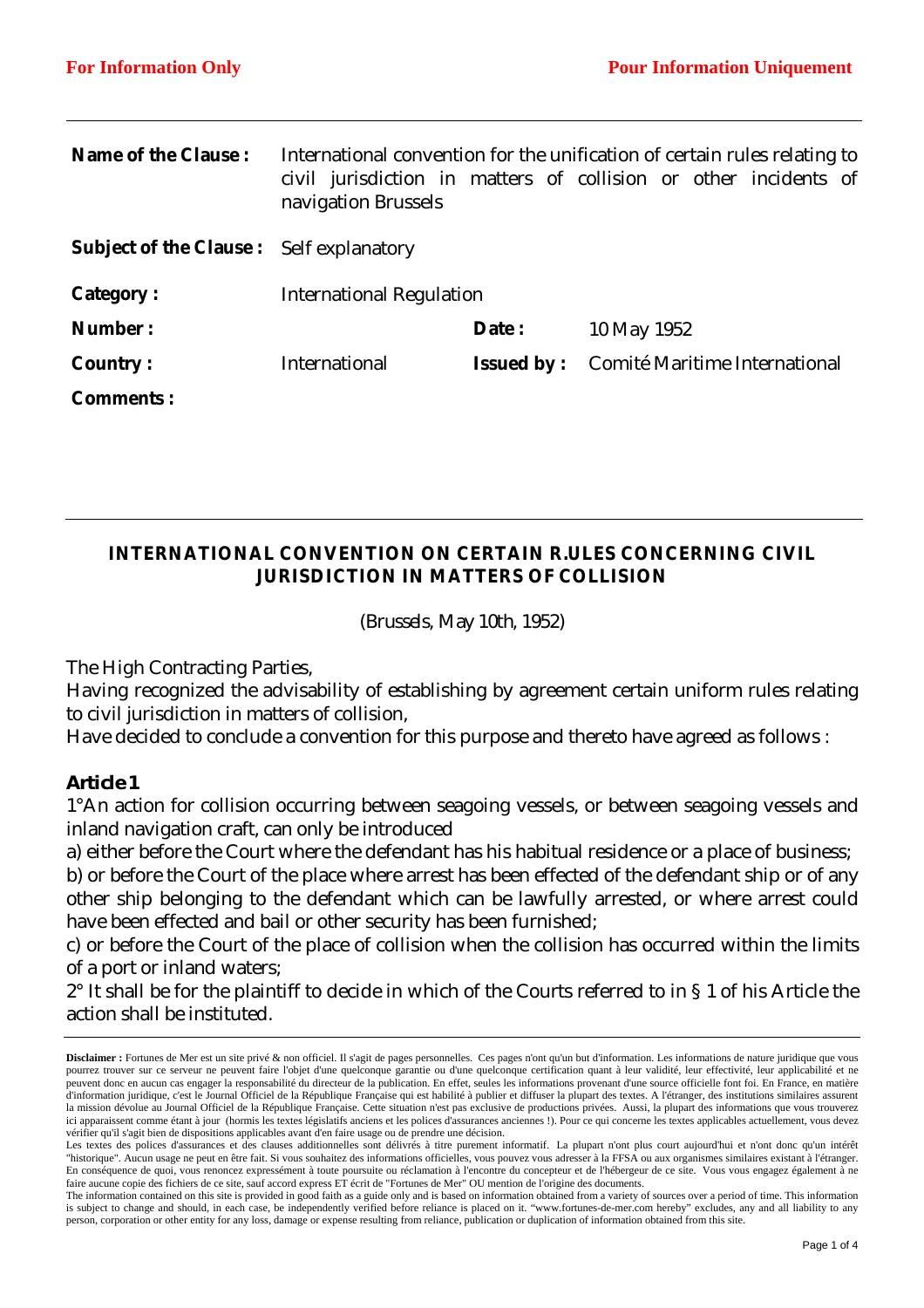3° A claimant shall not be allowed to bring a further action against the same defendant on the same facts in another jurisdiction, without discontinuing an action already instituted.

## *Article 2*

The provisions of Article 1 shall not in any way prejudice the right of the Parties to bring an action in respect of a collision before a Court they have chosen by agreement or to refer it to arbitration.

### *Article 3*

1 ° Counterclaims arising out of the same collision can be brought before the Court having jurisdiction over the principal action in accordance with the provisions of Article 1.

2° In the event of there being several claimants, any claimant may bring his action before the Court previously seized of an action against the same party arising out of the same collision.

3° In the case of a collision or collisions in which two or more vessels are involved nothing in this Convention shall prevent any Court seized of an action by reason of the provisions of this Convention, from exercising jurisdiction under its national laws in further actions arising out of the same incident.

## *Article 4*

This Convention shall also apply to an action for damage caused by one ship to another or to the property or persons on board such ships through the carrying out of or the omission to carry out a manoeuvre or through non-compliance with regulations even when there has been no actual collision.

### *Article 5*

Nothing contained in this Convention shall modify the rules of law now or hereafter in force in the various Contracting States in regard to collisions involving warships or vessels owned by or in the service of a State.

### *Article 6*

This Convention does not affect claims arising from contracts of carriage or from any other contracts.

#### **Article 7**

This Convention shall not apply in cases covered by the provisions of the revised Rhine Navigation Convention of 17th October 1868.

### *Article 8*

The provisions of this Convention shah be applied as regards all persons interested when all the vessels concerned in any action belong to States of the High Contracting Parties. Provided always that

1 ° As regards persons interested who belong to a non-contracting State, the application of the above provisions may be made by each of the Contracting States conditional upon reciprocity;

2° where all the persons interested belong to the same State as the court trying the case, the provisions of the national law and not of the Convention are applicable.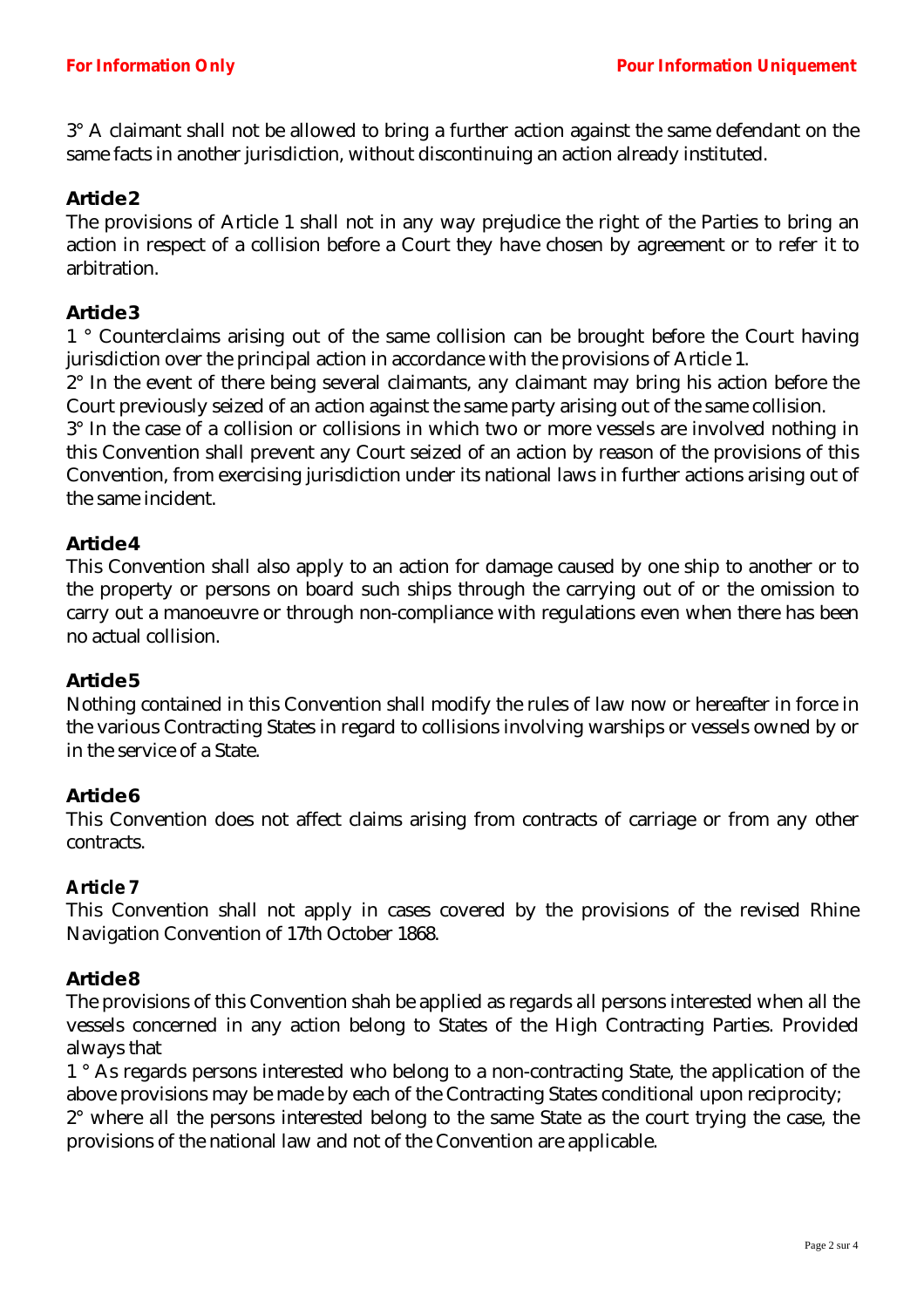## *Article 9*

The High Contracting Parties undertake to submit to arbitration any disputes between States arising out of the interpretation or application of this Convention, but this shall be without prejudice to the obligations of those High- Contracting Parties who have agreed to submit their disputes to the International Court of Justice.

### *Article 10*

The Convention shall be open for signature by the States represented at the ninth Diplomatic Conference on Maritime Law. The protocol of signature shall be drawn up through the good offices of the Belgian Ministry of Foreign Affairs.

### *Article 11*

This Convention shall be ratified and the instruments of ratification shall be "deposited with thé Belgian Ministry of Foreign Affairs which shall notify all signatory and acceding States of thé deposit of any such instruments.

### *Article 12*

a) This Convention shall came into force between the two States which first ratify it, six months after the date of the deposit of the second instrument of ratification.

b) This Convention shall tome into force in respect of each signatory State which ratifies it after the deposit of the second instrument of ratification six months after the date of the deposit of the instrument of ratification of Chat State.

#### *Article 13*

Any State not represented at the ninth Diplomatic Conference on Maritime Law may accede to this Convention.

The accession of any State shall be notified` to the Belgian Ministry of Foreign Affairs which shall inform through diplomatic channels all signatory and acceding States of such notification. The Convention shall tome into force in respect of the acceding State six months after the date of the receipt of such notification but not before the Convention has come into force in

# *Article 14*

accordance with the provisions of Article 12 a).

Any High Contracting Party may three years after the coming into force of this Convention in respect of such High Contracting Party or at any time thereafter request that a Conference be convened in order to consider amendments to the Convention.

Any High Contracting Party proposing to avail itself of this right shah notify the Belgian Government which shall convene the Conference within six months thereafter.

### *Article 15*

Any High Contracting Party shall have the right to denounce this Convention at any time after the coming into force thereof in respect of such High Contracting Party. This denunciation shall Cake effect one year after the date on which notification thereof has been received by the Belgian Government which shall inform through diplomatic channels all the other High Contracting Parties of such notification.